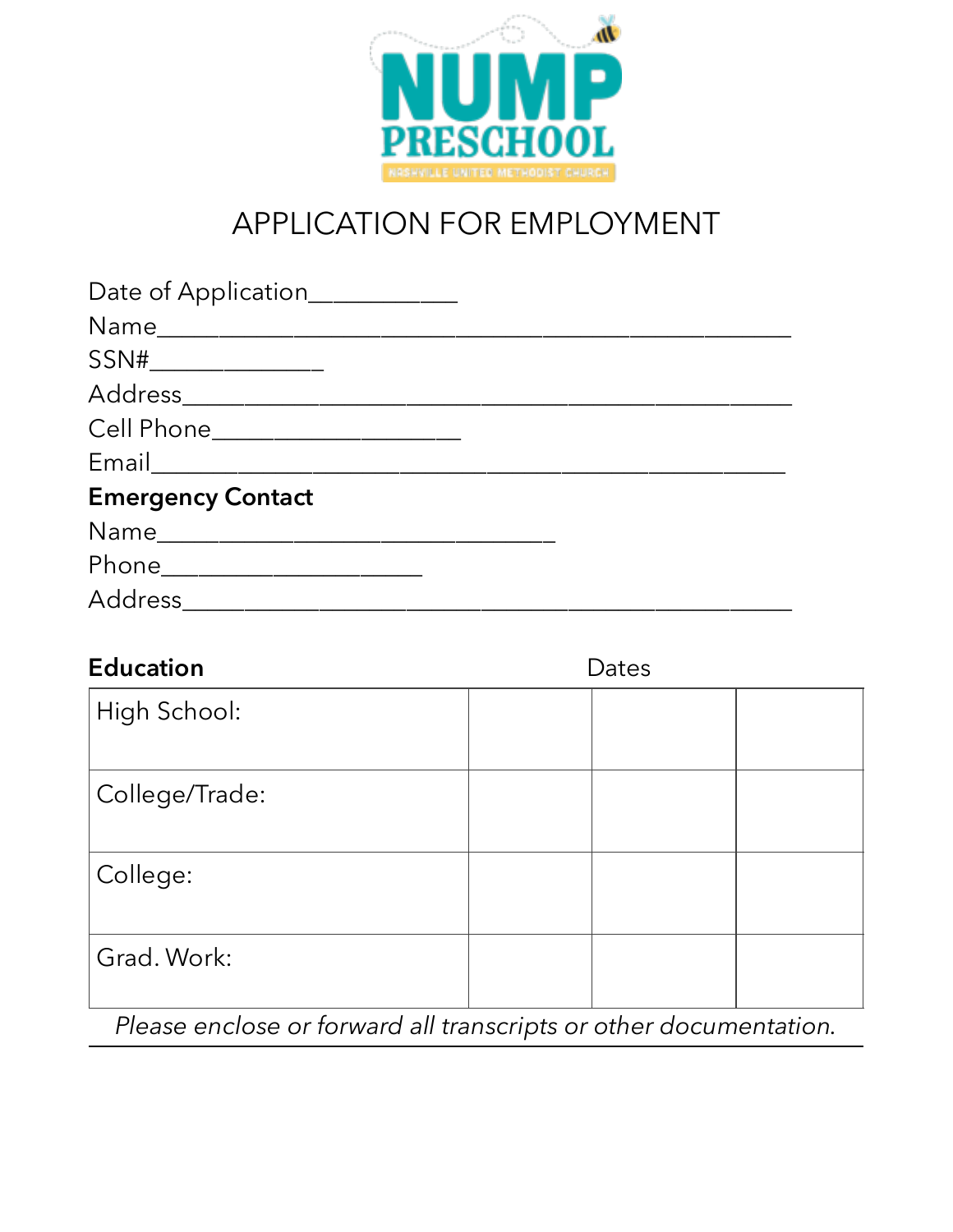| Additional Training-Course Title Dates Of Completion | # Of Hours |
|------------------------------------------------------|------------|
|                                                      |            |
|                                                      |            |
|                                                      |            |
|                                                      |            |
|                                                      |            |

Other Training Specific To Early Childhood (Attach Documentation of Training):\_\_\_\_\_\_\_\_\_\_\_\_\_\_\_\_\_\_\_\_\_\_\_\_\_\_\_\_\_\_\_\_\_\_\_\_\_\_\_\_\_\_\_\_\_\_\_\_\_\_\_\_\_\_\_\_

## **Employment Record** (Indicate Last 2 Employers)

| Company Name & Address | Dates of   | Position | Reason      |          |
|------------------------|------------|----------|-------------|----------|
| Supervisor             |            |          |             |          |
|                        | Employment |          | For Leaving | Name & # |
|                        |            |          |             |          |
|                        |            |          |             |          |
|                        |            |          |             |          |
|                        |            |          |             |          |

**References** (Please list three persons who are qualified to speak concerning your character and qualifications to serve in the ministry of Nashville United Methodist Preschool.)

| Name & Address<br>Title | Occupation | Phone |
|-------------------------|------------|-------|
|                         |            |       |
|                         |            |       |
|                         |            |       |